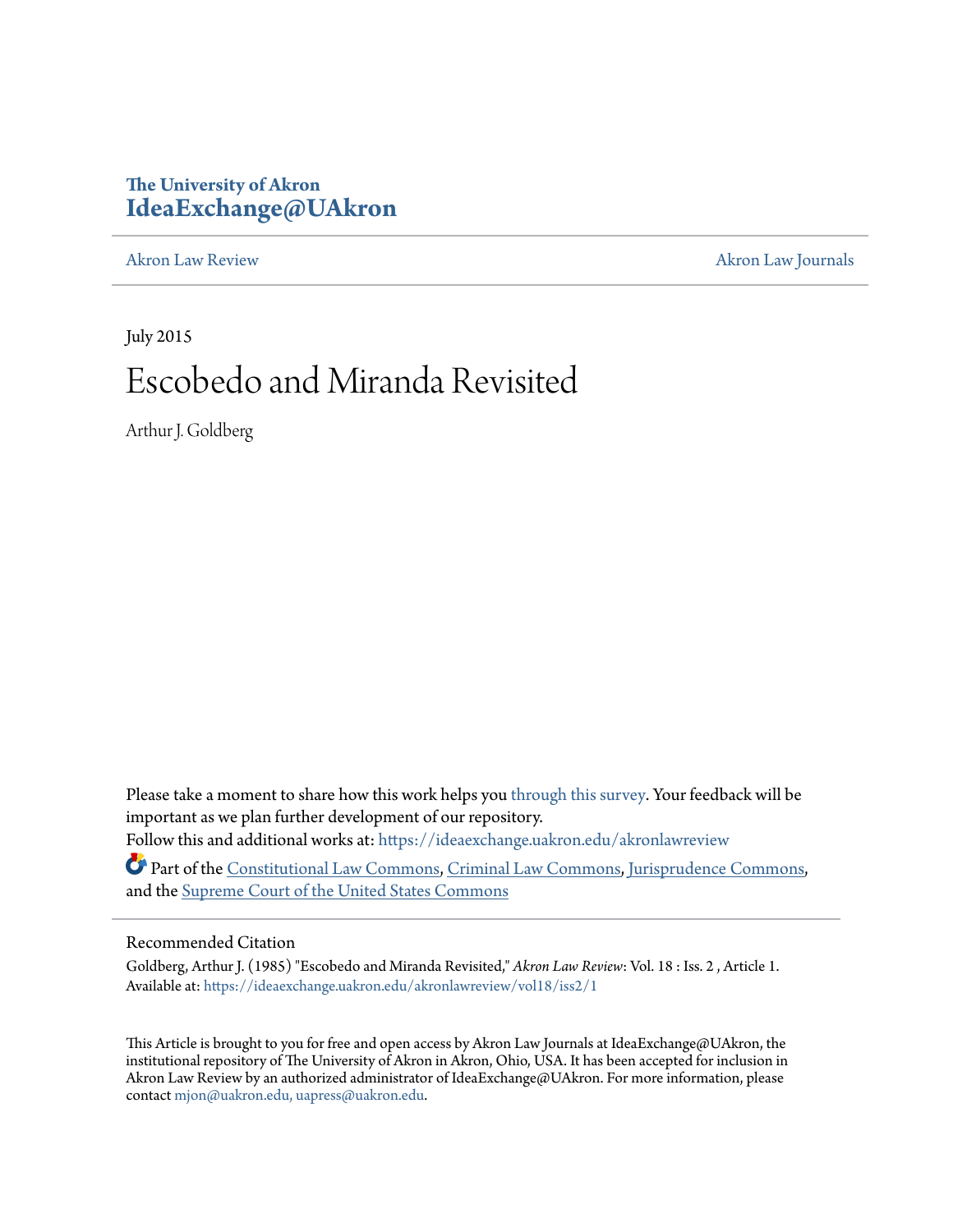## **ESCOBEDO AND** MIRANDA **REVISITED** Goldberg: Escobedo and Miranda Revisited

**by**

**ARTHUR J. GOLDBERG\*** 

Shortly before the close of the 1983 term, the Supreme Court of the United States decided two cases, U.S. *v. Gouveia*<sup>1</sup> and New York *v. Quarles<sup>2</sup>*, which in effect overruled *Escobedo v. Illinois*<sup>3</sup> and undermined *Miranda v.* Arizona'.

In a somewhat cavalier fashion, Justice Rehnquist dismissed both of these opinions in a footnote which reads:

The only arguable deviations from consistent line of cases are Miranda *v.* Arizona, 384 U.S. 436 (1966), and Escobedo *v.* Illinois, 378 U.S. 478 (1964). Although there may be some language to the contrary in United States v. Wade, 388 U.S. 218 (1967), we have made clear that we required counsel in Miranda and Escobedo in order to protect the Fifth Amendment privilege against self incrimination rather than to vindicate the Sixth Amendment right to counsel. See Rhode Island *v.* Innis, 446 U.S. 291; 300 n. 4 (1980); Kirby v. Illinois, 406 U.S. at 689; Johnson *v.* New Jersey, 384 U.S. 719, 729-730 **(1966).'**

In this footnote, and, in the body of the Gouveia opinion, Justice Rehnquist, for the Court, is in error on several grounds.

Escobedo was not a fifth amendment case. Indeed the fifth amendment was never mentioned in the Court's opinion. It was plainly and simply a sixth amendment case.

In the opening words of the *Escobedo* opinion, the Court said:

The critical question in this case is whether, under the circumstances, the refusal by the police to honor petitioner's request to consult with his lawyer during the course of an interrogation constitutes a denial of 'the Assistance of Counsel' in violation of the Sixth Amendment to the Constitution as 'made obligatory upon the States by the Fourteenth Amendment,' Gideon v. Wainwright, 372 U.S. 335, 342, and thereby renders in-

\* Former Associate Justice of the Supreme Court of the United States.

The author gratefully acknowledges the assistance of David L. Stebenne, a third year law student at the Columbia University School of Law.

<sup>1104</sup>**S.** Ct. 2292 (19841. <sup>2</sup>

104 S. Ct. 2626 119841.

•378 U.S. 478 119641.

'384 U.S. 436 11966).

104 S. Ct. 2292, 2298 n. **5** 11984).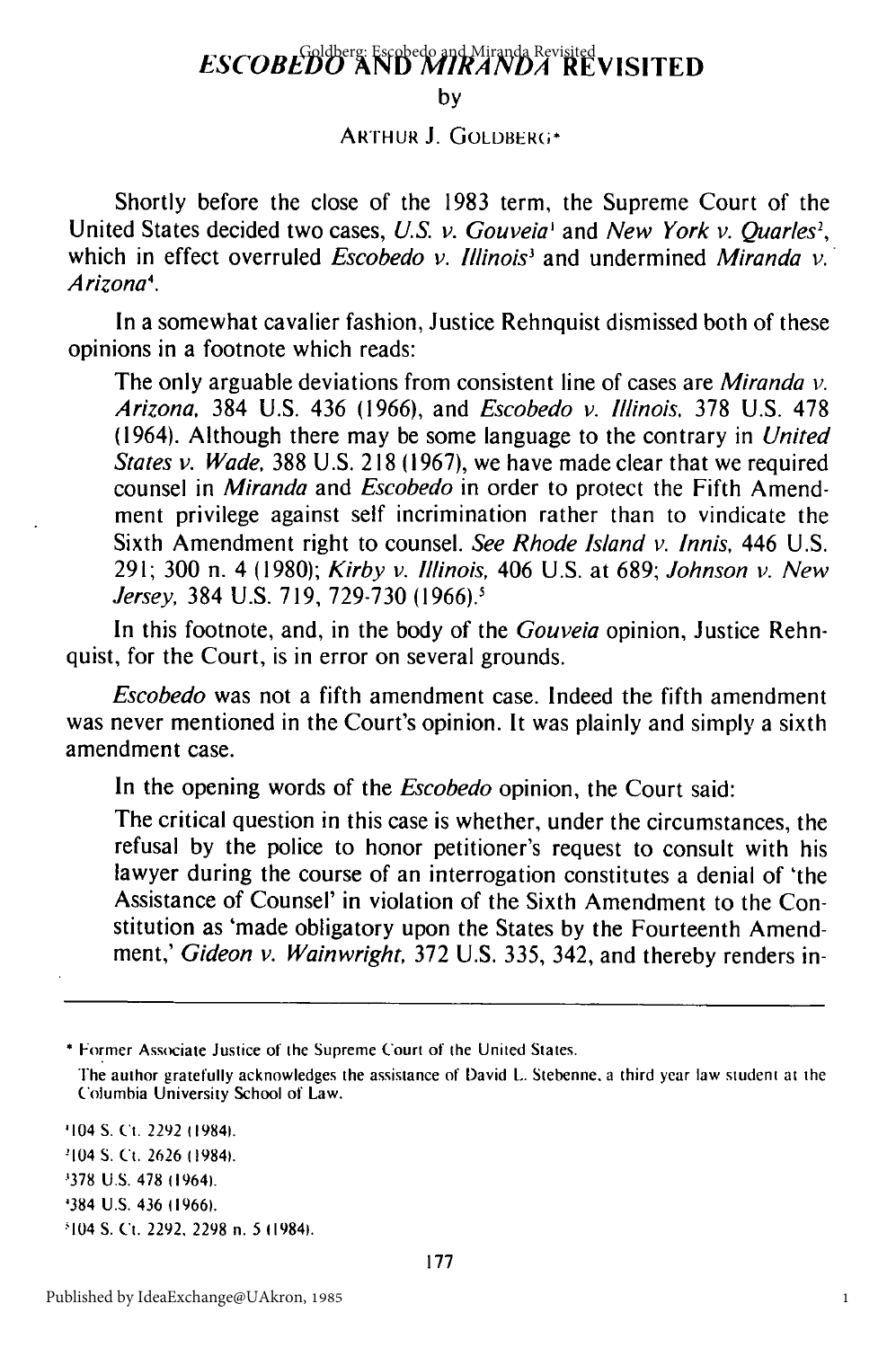admissible in a state criminal trial any incriminating statement elicited by the police during the interrogation.<sup>6</sup>

In concluding the opinion, which **I** wrote for a majority of the Court, **I** said:

Nothing we have said today affects the powers of the police to investigate 'an unsolved crime,' *Spano v. New York,* 360 U.S. 315, 327 (Stewart, J., concurring), by gathering information from witnesses and by other investigative efforts.' *Haynes* v. *Washington,* 373 U.S. 503, 519. We hold only that when the process shifts from investigatory to accusatory-when its focus is on the accused and its purpose is to elicit a confession-our adversary system begins to operate, and, under the circumstances here, the accused must be permitted to consult with his lawyer.

To compound the footnote error Judge Rehnquist also, speaking for the Court, said that "The right of counsel does not attach until the initiation of adversary judicial proceedings," i.e. until an indictment has been brought.<sup>8</sup>

In *Escobedo,* however, the Court said:

The interrrogation here was conducted before petitioner was formally indicted. But in the context of this case, the fact should make no difference. When petitioner requested, and was denied, an opportunity to consult with his lawyer, the investigation has ceased to be a general investigation of 'an unsolved crime'. Id., at 485 (citation omitted) (quoting *Spano v. New York,* 360 U.S. 315, 327 (1960) (Stewart, J., concurring)).<sup>9</sup>

It is simply not possible to explain the difference in these holdings by describing *Escobedo* as an "arguable deviation."<sup>10</sup> The only tenable explanation is that Gouveia overrules Escobedo.

The facts in *Gouveia* illuminate that this is indeed so. The record and the fact findings of the trial District Judge, and the court of appeals reviewing this decision, disclose that the respondents in *Gouveia* were committed to administrative detention because "the finger of suspicion" was pointed at them and that they were put in solitary and interrogated, not to promote prison discipline, nor to ensure prison security, but because they were the prime suspects to the murders of fellow inmates.

Although they were thus fingered as the accused and intensely interrogated, they were not indicted until months later, although some of the respondents were in administrative detention for almost nineteen months. During

1'104 S. Ct. 2292. 2298 n. 5 (19841.

https://ideaexchange.uakron.edu/akronlawreview/vol18/iss2/1

**<sup>&</sup>quot;378 U.S. 478.** 479 11964).

<sup>378</sup> U.S. 478 492 119641.

<sup>104</sup> **S.** Ct. 2292. 2298 (19841.

<sup>&#</sup>x27;378 U.S. 478. 485 11964).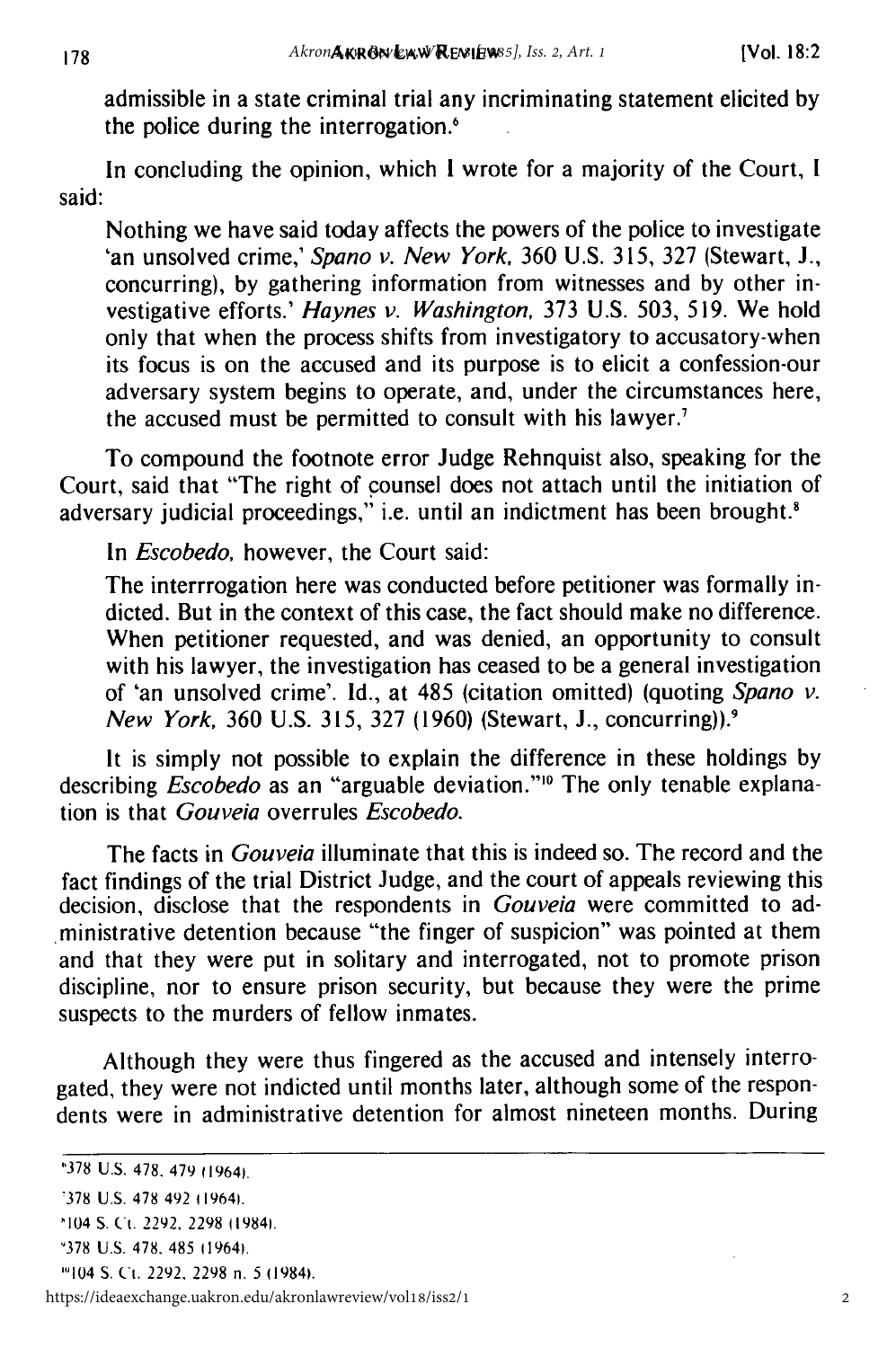Fall, 19841

this period, because they were indigents, and thus could not afford lawyers, these inmates were denied the right of counsel in violation of the Escobedo holding. But, as I have pointed out, Justice Rehnquist dismisses their sixth amendment claim because he believes that the sixth amendment right of counsel does not attach until indictment.

Escobedo was one of the Warren Court's outstanding decisions. If overruled, as it was in Gouveia, it was entitled to a more seemly demise than that accorded by a cursory reference and an erroneous footnote.

In deciding the *Quarles* case during the final days of the 1983 Term, the Court once again ignored prior caselaw, in that instance *Miranda,* to limit still further the rights of criminal suspects.

*Miranda* was a fifth amendment case, as was *Quarles.* Quarles was tried in a New York court for rape and illegal possession of a gun. The relevant facts are stated in the opinion of the Court.

A young woman approached police officers who were on patrol, in a police car, in Queens, New York. She told them she had just been raped **by** a black male. She further reported to the officers that the man had just entered an A&P supermarket located nearby and that he was carrying a gun. The officers accompanied the woman to the supermarket, and one of the officers entered the store while the other radioed for assistance. The officer entered the store quickly and spotted the respondent, who matched the description given **by** the woman.

Upon seeing the officer, the respondent turned and ran to the rear of the store. The arresting officer pursued him with a drawn gun. He apprehended the suspect, frisked him and discovered that he was wearing an empty shoulder holster. After handcuffing him, the arresting officer ordered him to disclose where the gun was. Respondent pointed to some empty cartons and responded "the gun is over there."<sup>11</sup> The officer, thereupon retrieved a loaded revolver from one of the cartons, formally placed respondent under arrest and then read him his *Miranda* rights from a printed card.

Respondent then, in response to further questions, confessed that he owned the gun and had purchased it in Florida. Despite this obvious *Miranda* violation, Justice Rehnquist, writing for the Court, held that the *Miranda* warning was not required when interrogation commenced because of the "good faith" of the arresting officers based on their justifiable concern "for the public safety."

Justice Rehnquist explained that "whatever the motivation of individual officers in such a situation, we do not believe that the doctrinal underpinnings of *Miranda* require that it be applied in all its rigor to a situation in which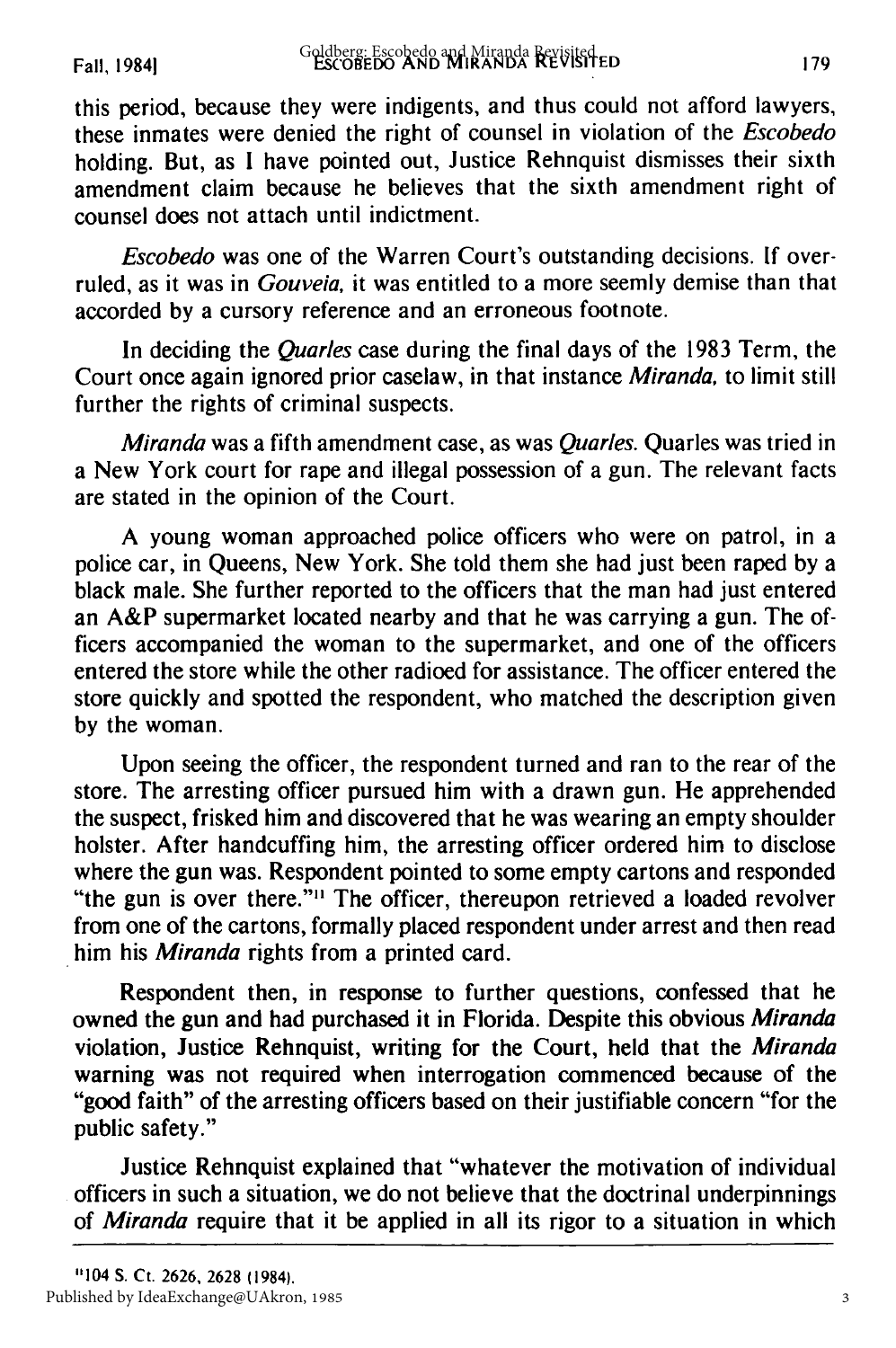police officers ask questions reasonably prompted by a concern for the public safety."<sup>12</sup>

Inasmuch as the suspect was handcuffed and a body search indicated that he had no other weapons, the public safety explanation is not credible.

The only tenable conclusion is that the Court is determined to limit or overrule Miranda by erosion.

The decisions Justice Rehnquist cites in *Gouveia* in support of the view he expressed for the Court, that in virtually all cases an indictment is required before the sixth amendment right to counsel can be invoked are inapposite.<sup>13</sup>

In support of his holding, Justice Rehnquist cites a statement from Kirby v. Illinois'*4* that the right to counsel "attaches only at or after the time that adversary judicial proceedings have been initiated." But as Justice Stevens noted in his concurring opinion on Gouveia, the plurality opinion in Kirby was not joined by a majority of the Court.'5 The same is true of the passage quoted by Justice Rehnquist from United States v. Mandujano.<sup>16</sup> Two other decisions relied upon by Justice Rehnquist, *Estelle v. Smith<sup>17</sup>* and *Moore v. Illinois*<sup>18</sup>, in Justice Stevens apt analysis, "merely describe what the Kirby plurality had required for the Sixth Amendment to attach, and held that the plurality's test was satisfied."<sup>19</sup> Moreover, as Justice Stevens further observed, in neither Estelle nor Moore did the Court consider whether the right to counsel could attach "prior to the point identified by the Kirby plurality."<sup>20</sup> Rehnquist cited one other case in support of his view, Brewer v. Williams<sup>21</sup>, but this case left the question open, and therefore, adds no support to his conclusion.

Faced with the Court decision in Escobedo that contradicts his own interpretation, Justice Rehnquist dismissed Escobedo, and also Miranda, which reaffirmed the *Escobedo* holding as "arguable deviations."<sup>22</sup> The words "arguable deviations" seems to me a sleight of hand to obscure the Court's effort to overrule Escobedo and circumscribe Miranda.

<sup>&#</sup>x27;104 S. Ct. 2626, 2632 11984).

<sup>&#</sup>x27;1104 **S.** Ct. 2292, 2298 (1984).

<sup>&</sup>quot;406 U.S. 682 (1972).

<sup>&</sup>quot;104 S. Ct. 2292, 2302 n. 3 (1984).

<sup>&#</sup>x27;"425 U.S. 564 (1976).

<sup>&</sup>quot;1451 U.S. 454 (1981).

<sup>&#</sup>x27;"434 U.S. 220 (1977).

<sup>&#</sup>x27;1104 S. Ct. 2292, 2302 n. 3 (1984).

**<sup>&#</sup>x27;ld.**

<sup>2430</sup> U.S. 387 (1977). In Nix v. Williams, 104 S. Ct. 2501 (1984), the Court held that the inevitable discovery exception to the exclusionary rule applies to violations of the sixth amendment right to counsel. The Court did not directly address the issue of at what point the right to counsel attaches, but found that there was no unfairness where the State and the accused are placed in the same position they would have been in had the impermissible conduct not taken place.

<sup>1104</sup> **S.** Ct. 2292, 2298 n. 5 11984).

https://ideaexchange.uakron.edu/akronlawreview/vol18/iss2/1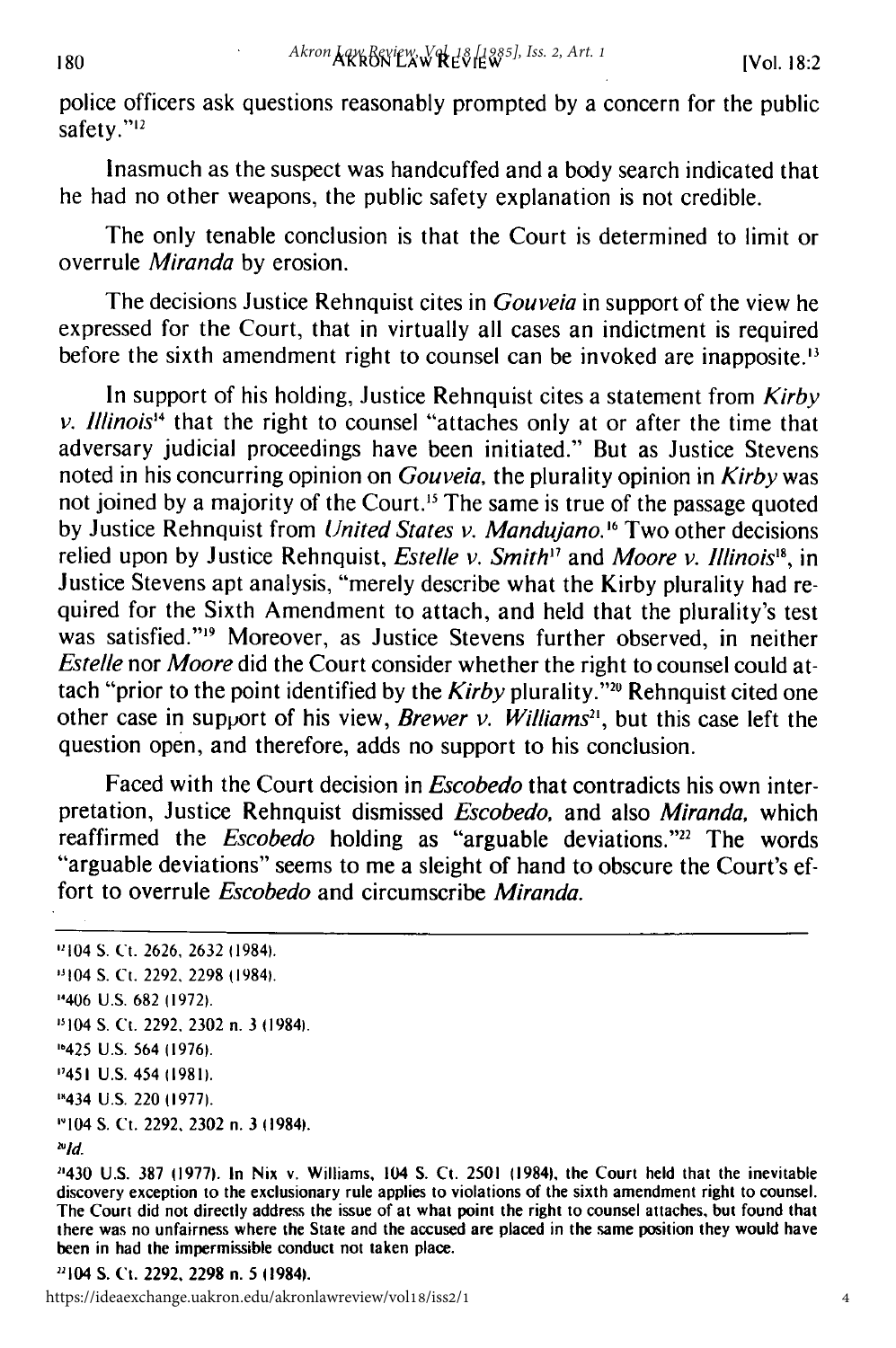Fall, 19841

Justice Rehnquist's dismissal of *Escobedo* may stem, in part, from the Miranda decision's references to the fifth amendment privilege against self incrimination, as well as the sixth amendment requirement of the assistance of counsel.

The Miranda Court expressly reaffirmed its previous holding in Escobedo, but Miranda's emphasis on warnings, while welcome, may unfortunately have served to dilute the essential premise of Escobedo.

Miranda holds that a criminal suspect's constitutional rights can be protected by a warning alone against self incrimination, provided the warning is accompanied by an affirmation of the right to counsel. This was not the holding of Escobedo, which explicitly stated that the sixth amendment right to the assistance of counsel guarantees this right to criminals, who are the prime suspects, before interrogation.

I do not mean by this to denigrate the value of *Miranda* warnings. Warnings, including the reference to right of counsel, are useful and may indeed protect a citizen from unwittingly incriminating himself. Warnings are, however, far less important than the absolute right to the assistance of counsel during pretrial interrogation of a suspect who is the focus of a criminal investigation.

Miranda warnings, as experience teaches, have limited utility. Lay persons, in police custody, simply cannot anticipate how what they agree to say will be used against them later. Such suspects, more often than not, do not comprehend the significance of a Miranda warning, because they lack the legal training or often even literacy needed to understand the different ways statements can incriminate them.

Further, we have no way of knowing what else the police may have added after a Miranda warning. A most common statement by police, almost never taped or admitted, is that if the suspect "cooperates" the police will intercede for a lighter sentence.

In *Escobedo*, for example, the suspect was told that if he fingered the person who actually pulled the trigger, he would be sent home, in disregard of the well settled rule that all participants in a felony resulting in a murder are equally guilty of this grave crime, although he did not use or even possess the murder weapon. More than a warning, what a criminal suspect needs, and under the sixth amendment is entitled to, is the assistance of counsel before indictment and trial.

If the suspect does not receive such assistance and unwittingly makes a statement in which he implicates himself, the assistance of counsel at trial may do no good because the trial's outcome may well have become a foregone conclusion. The trial, thereby loses its significance and is reduced simply to an appeal from the pretrial interrogation. The Soviets use such an approach in their criminal justice system but it does not follow, however, that we should do the